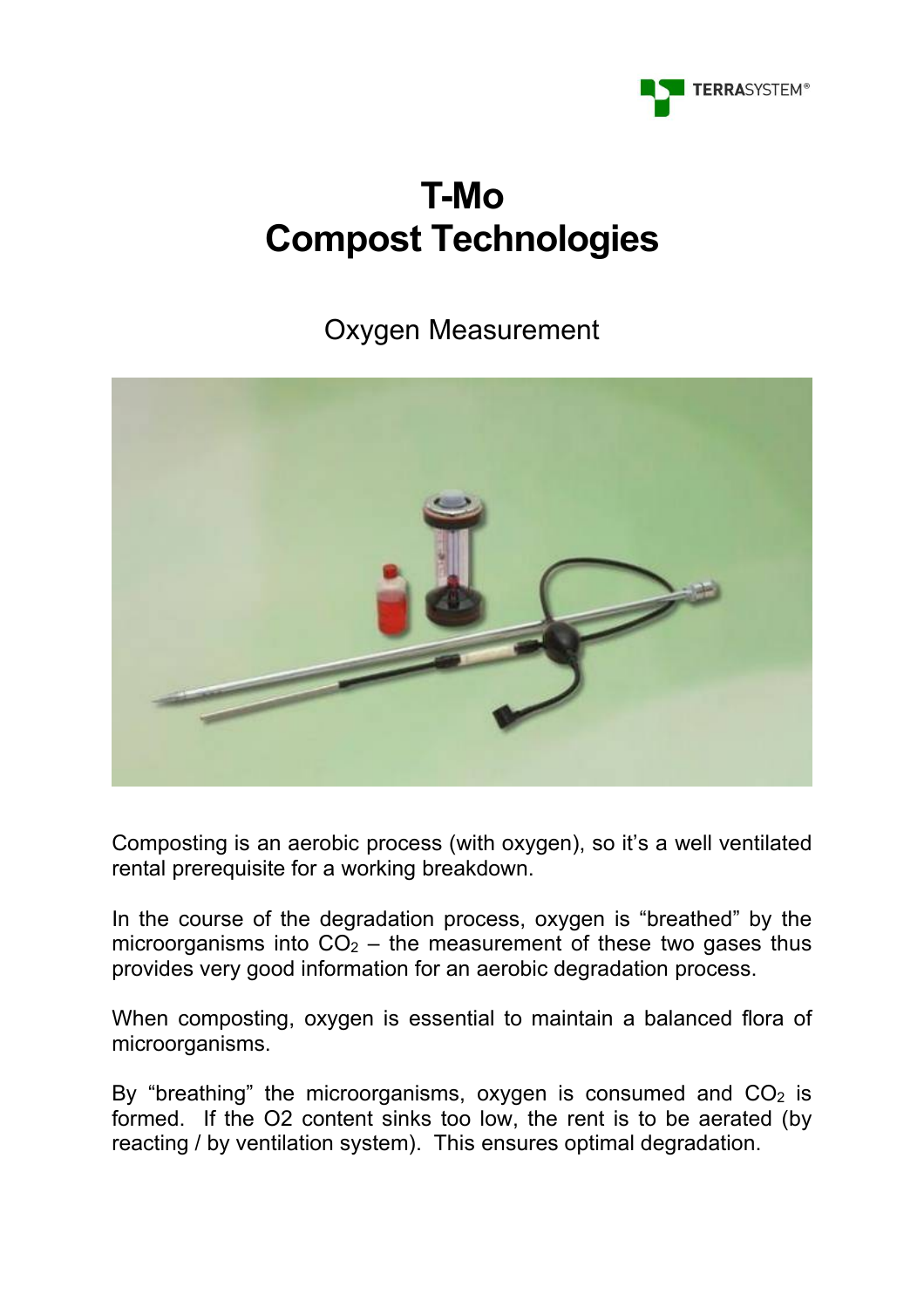

With our simple O<sub>2</sub> measuring device, you will quickly gain insight into your rotting process. The device is particularly easy to handle and maintain.

#### **Temperature**



Safe process control without overheating

Temperature is the most meaningful parameter for the composter – material suitability, rupture condition etc. can be judged by the temperature development. The legislator also provides for a working-day recording of the temperature as proof of sanitation.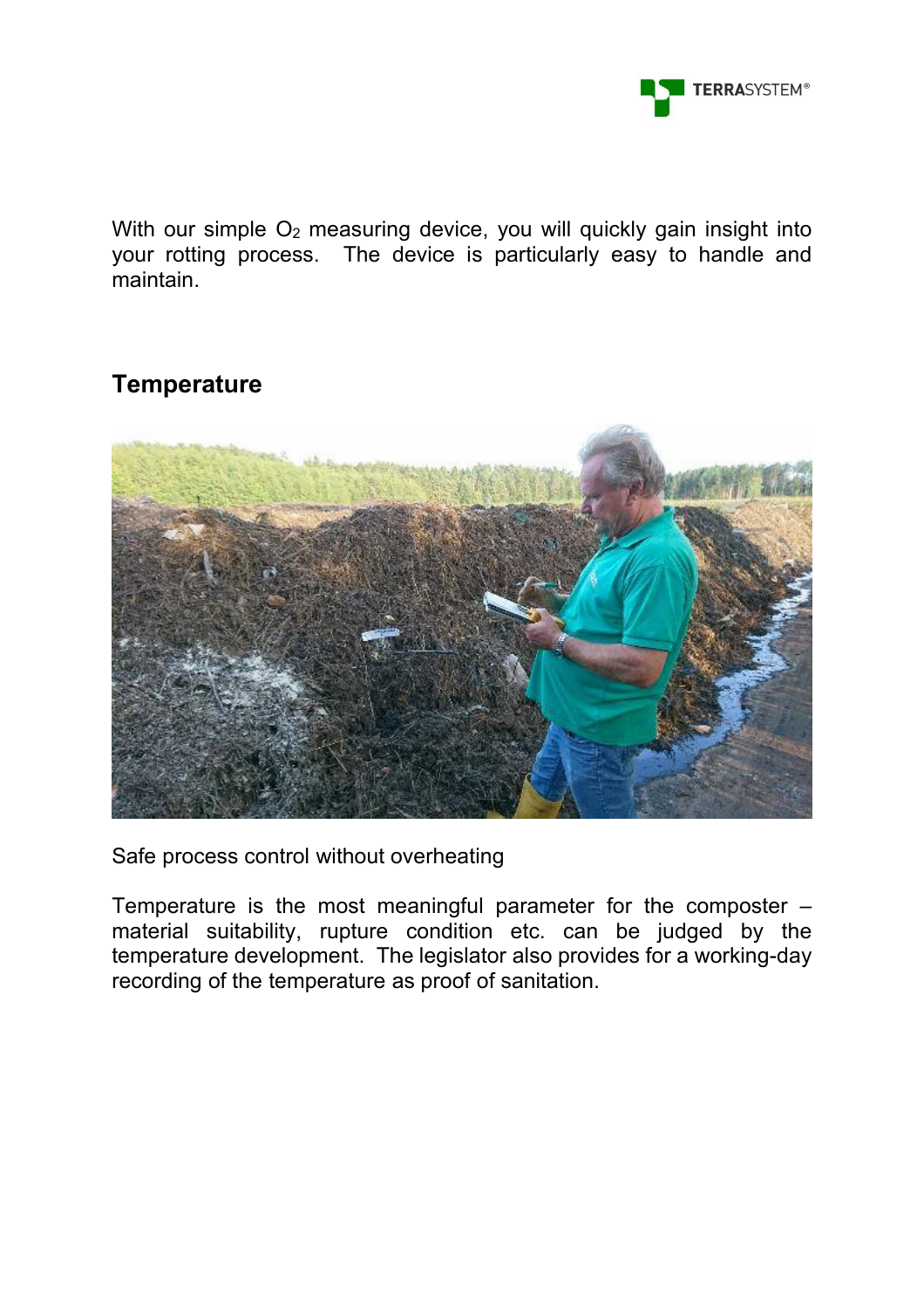

### **Second Thermometer**

The digital second thermometer is "the absolute compulsory item for every composter"! Temperatures up to 65<sup>o</sup>C should be reached, but not exceeded. In addition, according to the legal requirements, the temperature of the compost rents must be documented every working day.

With our digital second thermometer, the specialist gets a quick overview of his composts.

- Measuring range: -50 to  $+$  1150  $\mathrm{^{\circ}C}$
- Probe: stainless steel standard length 800mm long (1200 mm on request)

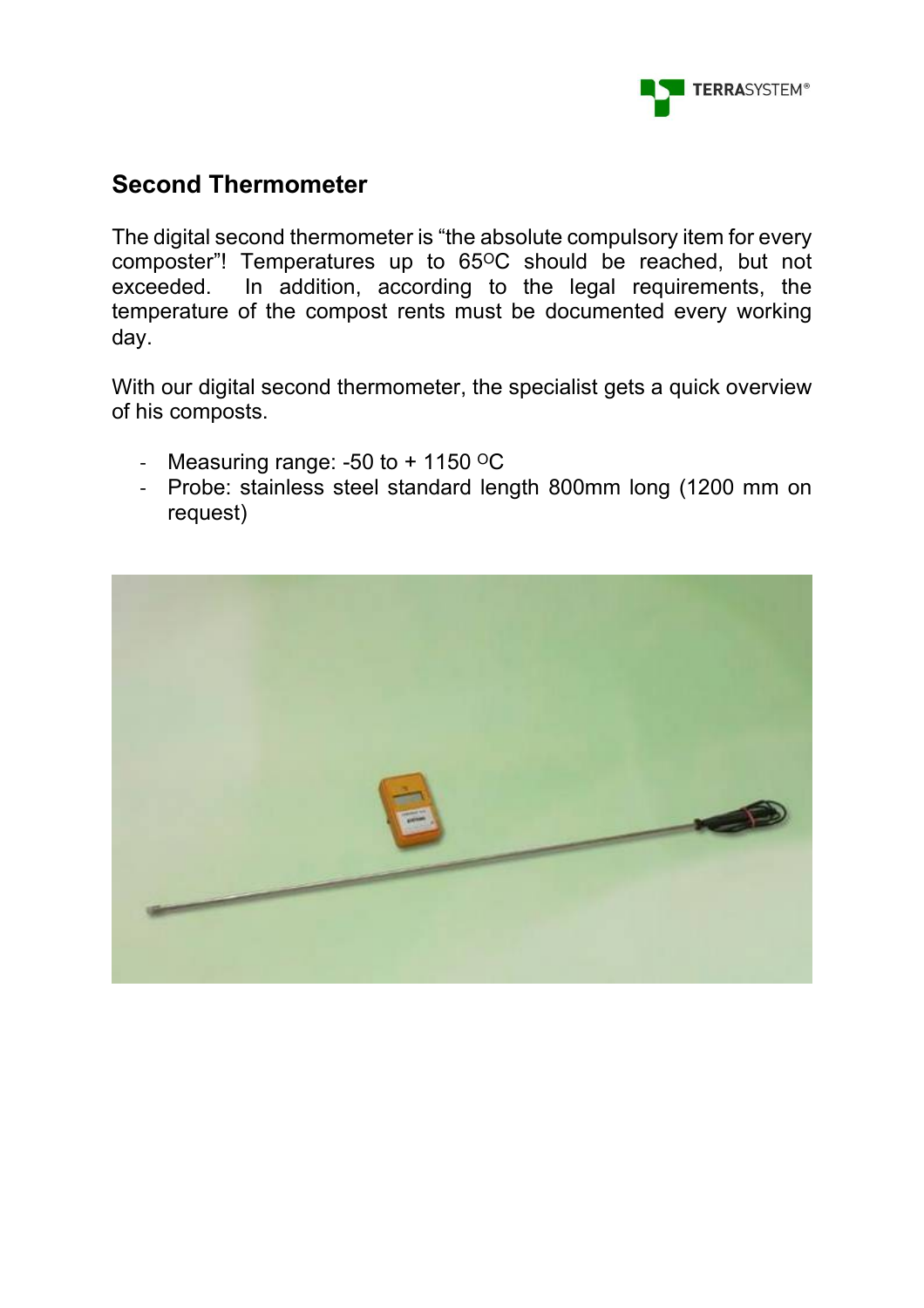

### **Rent Gas Meter**

Particularly in the case of unventilated compost rents, the measurement of the rental gases is particularly important in order to ensure a sufficient supply of oxygen.

By "breathing" the microorganisms, oxygen is consumed and  $CO<sub>2</sub>$  is formed. If the  $O_2$  content sinks too low, the process can tip over if not ventilated. In addition to high odor emissions, climate-relevant gases such as methane are also produced.

# **With ALTAIR® 5X**

gas meter, you as the operator can quickly get an overview of the current process conditions. The device simultaneously measures up to 5 different gases and is also easy to use and requires little maintenance.

Technical Data Sensors:

- Methane  $(CH_4)$
- Oxygen  $(O_2)$
- Carbon Dioxide  $(CO<sub>2</sub>)$

Expandable to:

- Ammonia  $(NH_3)$
- Hydrogen Sulfide  $(H_2S)$

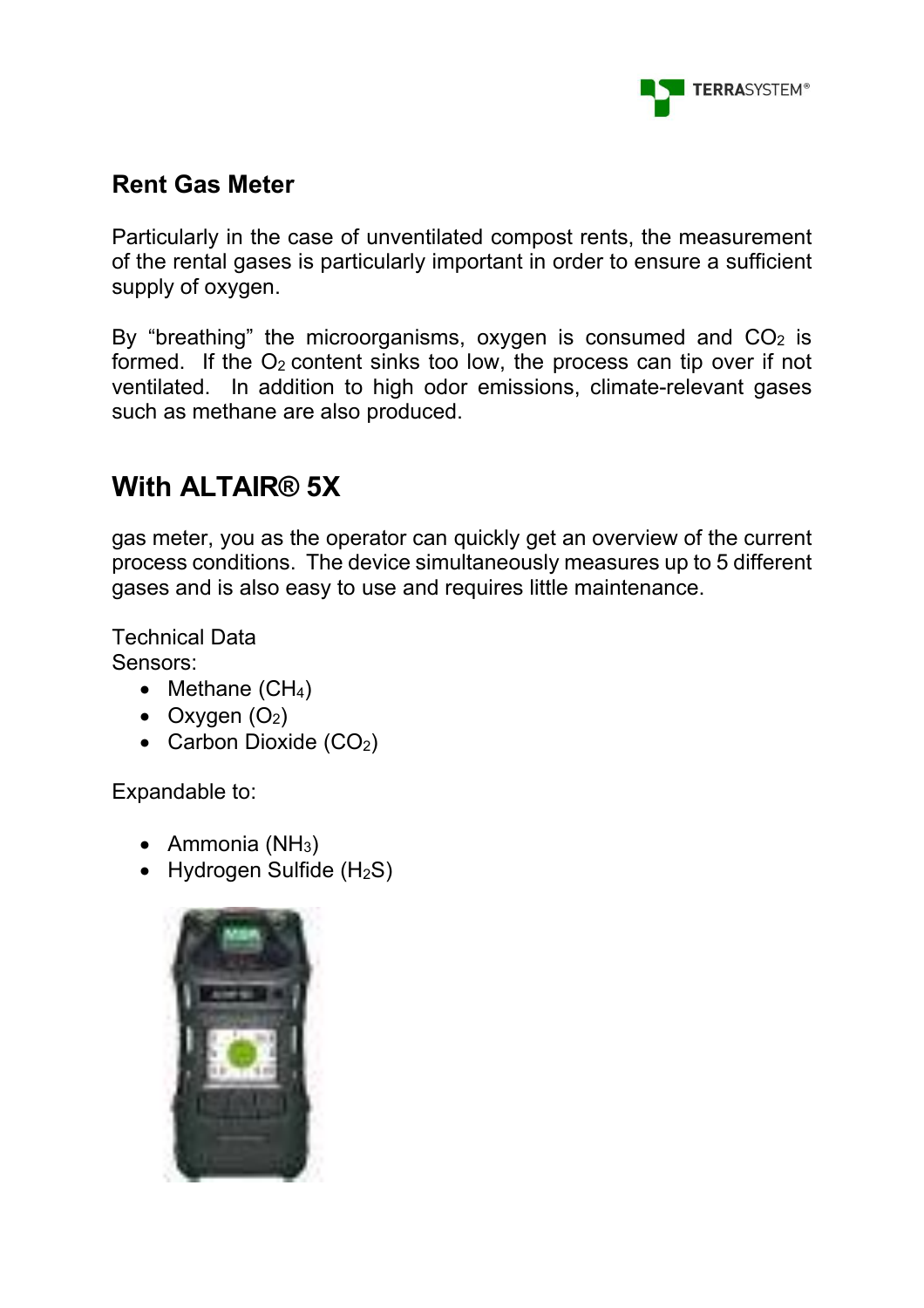

# **T-Mo soil and compost laboratory**

**SKW 500 – Kit**



Combining the accuracy of the Soiltest 10 Photometer with the simplicity of the Palintest soil test methods, the SKW 500 provides agronomists, soil scientists and farming professionals with a robust, portable soil laboratory for macronutrients and micronutrients.

The Complete Soil Kit includes sufficient extraction and reagent tablets for 50 of all the basic tests (pH, lime, NPK) plus magnesium and calcium as well as the trace elements.

The SKW 500 includes the Multiparameter Pocket Sensor, as well as the Bluetooth-enabled Soiltest 10 Photometer.

The laboratory gives the farmer and gardener prompt answers about current conditions in the ground. No waiting for the laboratory analysis. Nitrogen in the various forms or the pH value can be measured exactly. The fertilization can be specified and optimized. The environment is spared. Likewise, the composter needs quick response about his product. Immature compost can cause great damage. Controlled produced, mature compost can work wonders.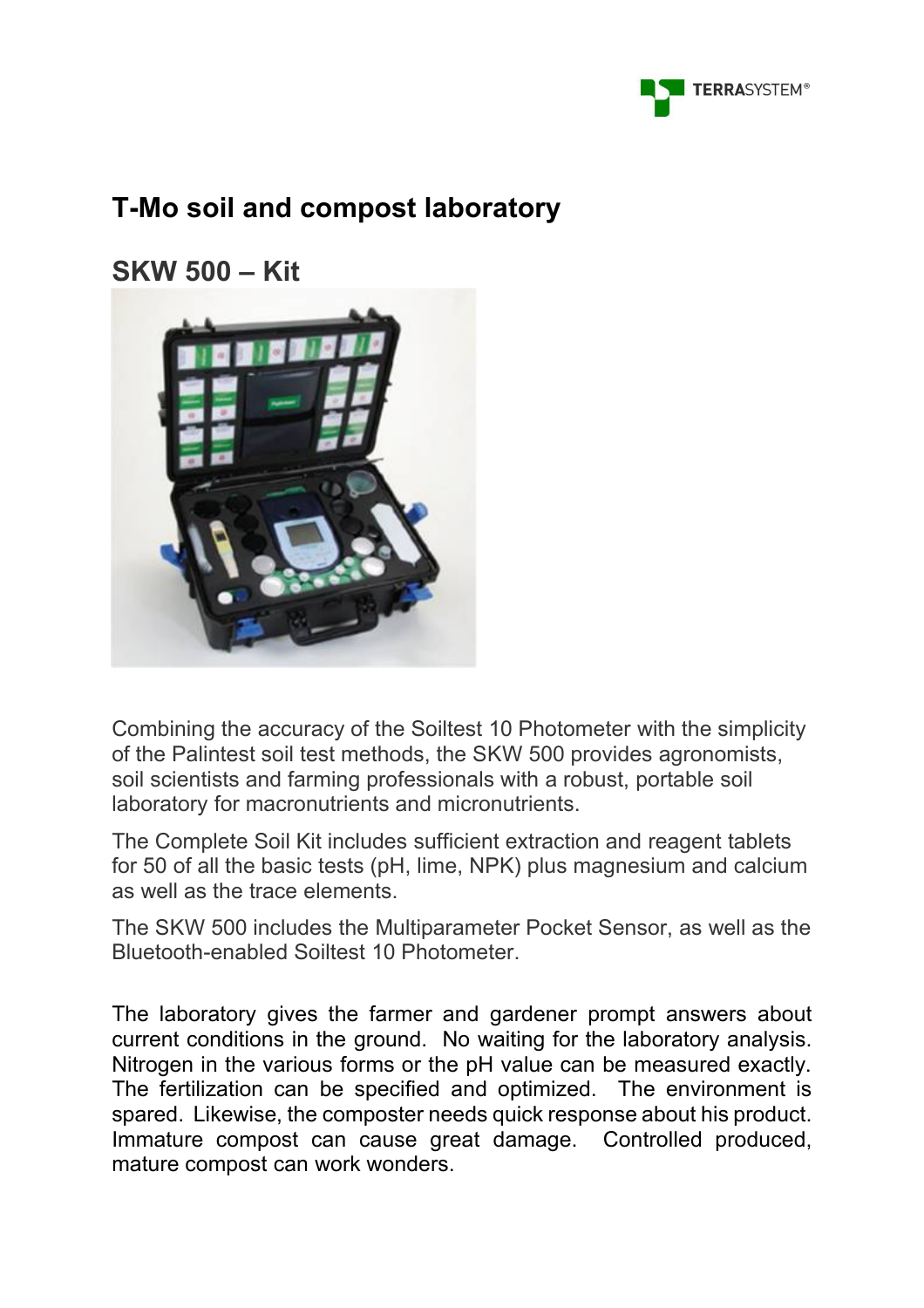

#### **Precision pH**

PH is a crucial factor in composting, liming, tillage and choice of crop. To avoid shortages, the pH value should be as high as possible on the field or directly be measured after sampling. This causes many sources of error excluded from the outset. Besides, the practitioner can immediately take action without waiting for the result of an investigation to have to.



Technical Data:

Accuracy: +/- 0.02 pH Scope of Delivery: 1 pH meter incl. Solution: 0.01 pH Span: 0-14 pH probe, 2 buffer capsules with container Electricity: 9V battery JEC 6F22